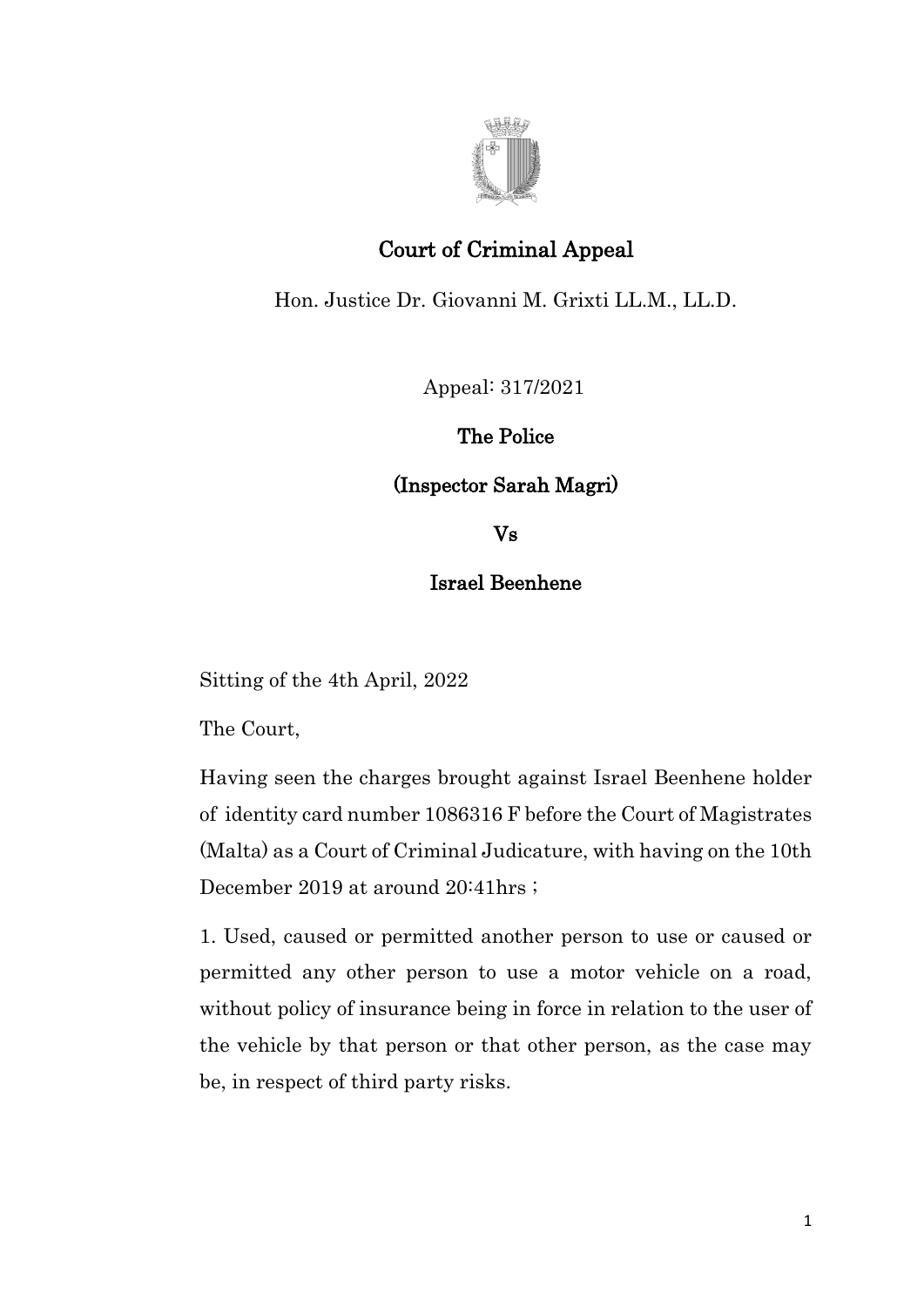2. Driven or permitted whilst being on the road or whilst being parked, without the circulation license issued by the competent Authority.

The prosecution requested that the said person be disqualified from holding a driving license for a period of time that the Court deems appropriate.

Having seen the judgment of the Court of Magistrates (Malta) as a Court of Criminal Judicature of the 7th September 2021, by which it found the accused guilty of both charges and condemned him to pay of a fine of  $\epsilon$ 2430 payable in 12 monthly installments over a period of 12 months, disqualified him from holding or obtaining a driving licence for a period of 12 months 8 days and imposed 6 penalty points (LN 65.18 Art.36 B (1), 6th Sch).

Having seen the application of appeal of Israel Beenhene presented in the registry of this Court on the 23rd September 2021 where by applicant requested this Court to **revoke** the appealed judgement and consequently, acquit the appellant from all charges brought against him and also from any punishment and guilt according to law; and alternatively, requested this Court to vary the said judgment by reducing the punishment meted out and applying a lesser and more appropriate punishment in light of the circumstances and the nature of the case;

Having seen the application of appeal;

Having seen the update conduct sheet of appellant exhibited by the prosecution by order of this Court;

Having heard oral submissions by learned counsel;

Having see the records of the case;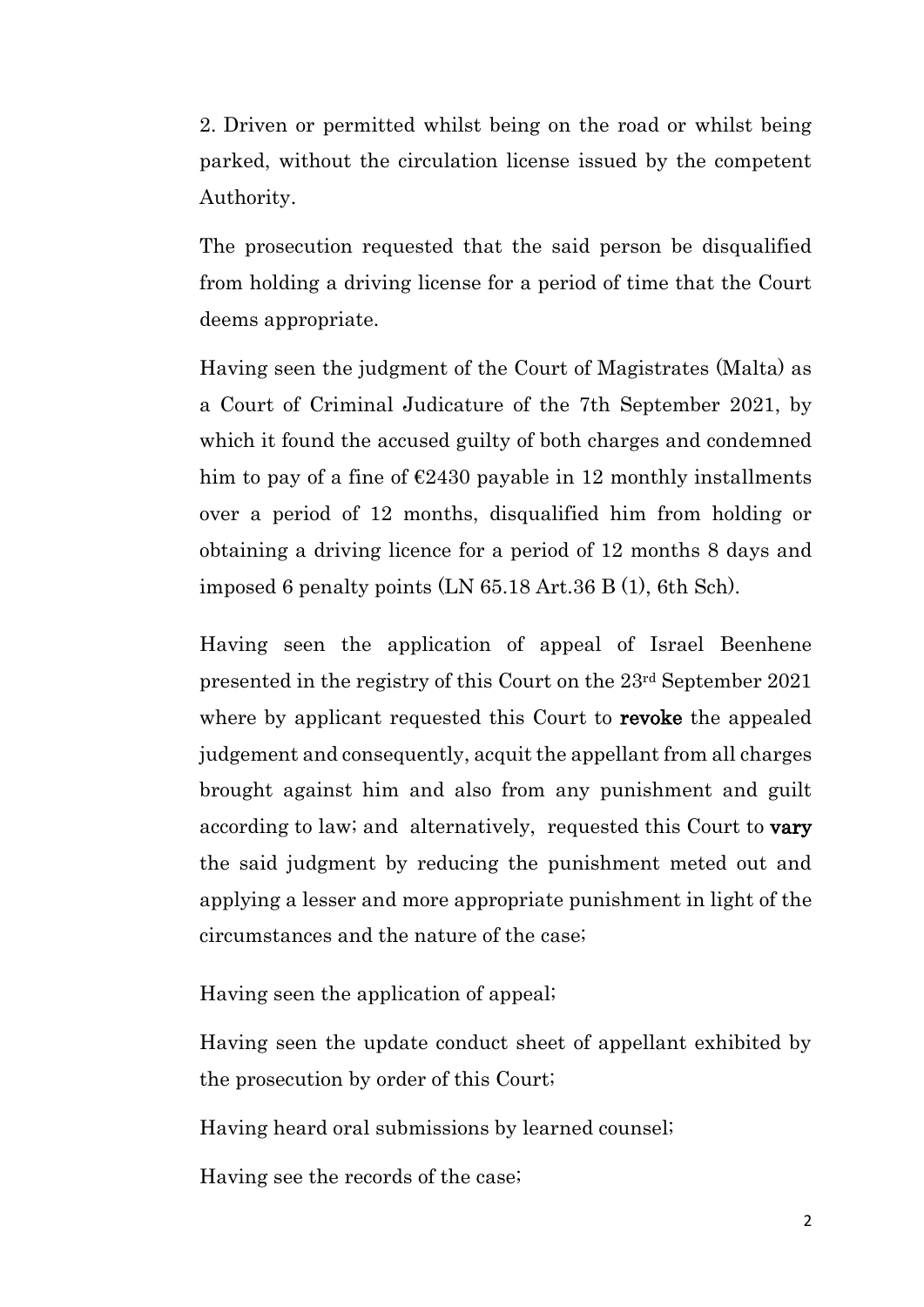Having considered:

1. That the facts of this case concern the alleged use of a motor vehicle by the accused when such vehicle was not duly covered by an insurance policy and by a road license which latter alleged shortcomings were discovered by the authorities when they requested the accused to present the proper documentation following a road collission;

2. That appellant felt aggrieved by the judement of the first Court and is critical of the decision on the ground that the first Court should have declared his statement and verbal declaration as inadmissable and that there was no evidence by which the first Court could have concluded that applicant was in fact driving the car as alleged;

3. That prior to any further considerations, this Court is duty bound ex officio to raise the possible nullity of the judgement of the first Court for the following reason. The decision of the first Court signed by both the deciding Magistrate and the Deputy Registrar is that found on folio 28a of the records of the proceedings. Now according to article 328 of the Criminal Code:

The court, in delivering judgment against the accused, shall state the facts of which he has been found guilty, shall award punishment and shall quote the article of this Code or of any other law creating the offence.

4. That from a reading of the judgement merits of appeal it is immediately evident that same does not contain statement of the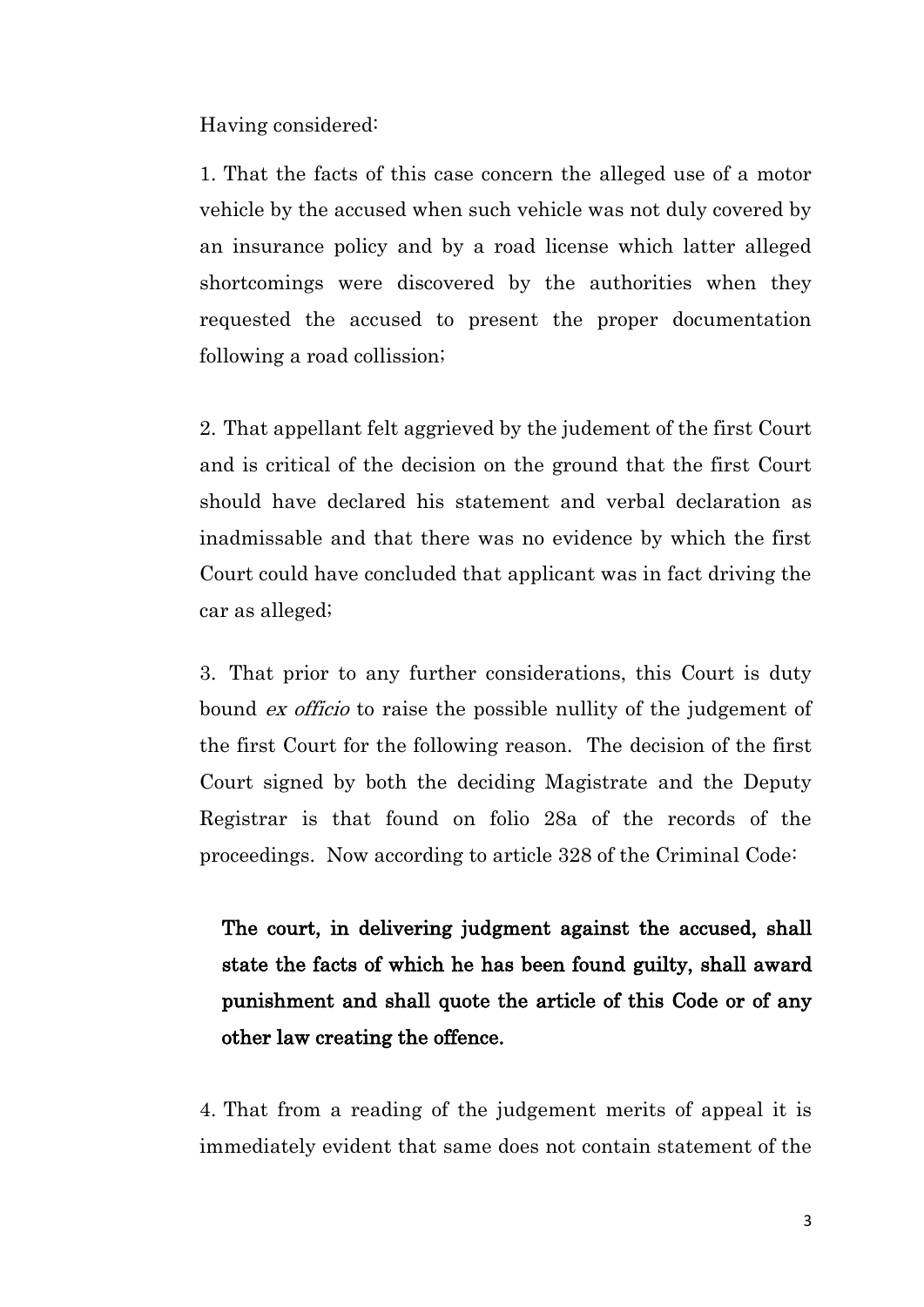facts of which the accused has been found guilty. The said judgement contains the following wording:

## THE COURT,

## Having seen the charges issued overleaf against the person charged.

The overleaf, however, is completely blank and judgements of this Court have invariably held that a reproduction of the charges is considered to be sufficient for the purposes of the requirement laid down in article 382 of the Criminal Code namely that of stating the facts of the case and this where pleas of nullity were not acceeeded to or upheld in that regard. Reference is made to the judgements Il-Pulizija vs Albert Caruana – Crim App 120/2015 – 30.1.2017; Il-Pulizija vs Peter Abdilla –Crim App 28.7.2010; Il-Pulizija vs Mariella Caruana -Crim App15.12.2010; Il-Pulizija vs John Tanti Crim App 24.1.2013; Il-Pulizija cs Carmel Polidano Crim App 11.12.2013 and Il-Pulizija vs Thomas Camilleri – Crim App 315/2018 – 29.3.2021;

5. The Court, therefore, is duty bound to raise such a defect being a matter of public interest given that the requirement of the law has the particular purpose of demonstrating the reasons for which an accused has been found guilty. In the case at hand, there is clearly a lack of observance, in part, of article 382 and this Court has no other option but to the declare the appealed judgement null and void due to the non observance of an essential formality;

6. Considered further, and obiter, that in examining the records of the proceedings, whereas the judgment on folio 28a and on which the Court and the parties have relied on state that the